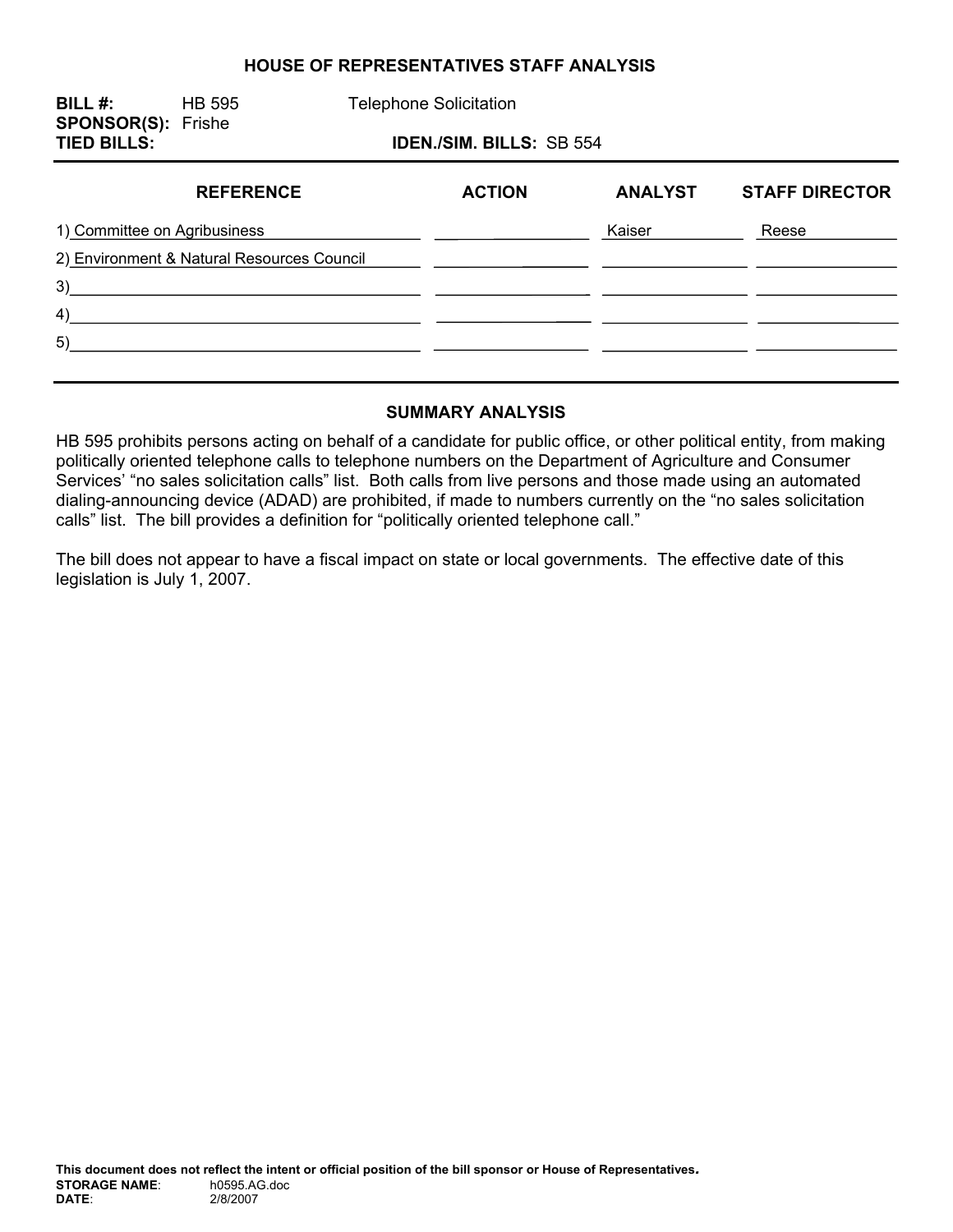### **FULL ANALYSIS**

### **I. SUBSTANTIVE ANALYSIS**

#### A. HOUSE PRINCIPLES ANALYSIS:

**Safeguard individual liberty:** The bill prohibits calls of a political nature to individuals on the Department of Agriculture and Consumer Services' "no sales solicitation calls" list.

#### B. FFFECT OF PROPOSED CHANGES:

Approximately 40 states have enacted telemarketing laws with do-not-call list requirements for consumers who do not wish to receive telemarketing sales calls at home. Some of the laws predate passage of the Telephone Consumer Protection Act of 1991 (TCPA), which restricts sales calls to telephone subscribers' homes. Florida was the first state to implement a state "do-not-call" registry, which preceded the Federal Communications Commission (FCC) and Federal Trade Commission's 2003 order establishing a national "do-not-call" registry.

Florida's "no sales solicitation calls" law currently has four exemptions: businesses with which a person has a current business relationship, newspapers, charities, and calls of a political nature.

Several states, including Florida, have a provision in their telemarketing law that separately addresses automatic dialing-announcing devices (ADADs). These devices are also known as "robo calls." The ADADs select and dial telephone numbers and working alone or with other equipment disseminate a prerecorded or synthesized voice message to the telephone number called.

Six states, Arkansas, Indiana, Minnesota, Montana, North Dakota, and Wyoming, have "robo call" laws broad enough to prohibit ADAD calls from political committees or campaigns. Existing Florida law does not prohibit "robo calls" from political committees or campaigns. The following table shows the "robo call" provision in each state's law applicable to calls from political parties or campaigns, citations to those provisions, and the penalties for violations.<sup>1</sup>

| <b>States</b>                   | <b>Prohibition</b>                                                                                                                                                                                                                                                                                                                                                                              | Penalty                                                              |
|---------------------------------|-------------------------------------------------------------------------------------------------------------------------------------------------------------------------------------------------------------------------------------------------------------------------------------------------------------------------------------------------------------------------------------------------|----------------------------------------------------------------------|
| Arkansas<br>$\sqrt{8}$ 5-63-204 | It is unlawful for anyone, in connection with a political<br>campaign, to use an automated system that selects and<br>dials telephone numbers and plays a recorded message<br>when the called is completed. The prohibition does not<br>apply to calls made in response to a call initiated by the<br>recipient.                                                                                | Class B misdemeanor and<br>injunctions against future<br>violations. |
| Indiana<br>$ 24 - 5 - 14 - 5 $  | No one may use or connect to a telephone line an ADAD<br>unless (1) the person called has knowingly or voluntarily for a deceptive act, and<br>requested, consented to, permitted, or authorized receipt injunctions against future<br>of the message; or (2) the message is immediately<br>preceded by a live operator who obtains the recipient's<br>consent before the message is delivered. | Class C misdemeanor, penalties<br>violations.                        |

 $\overline{a}$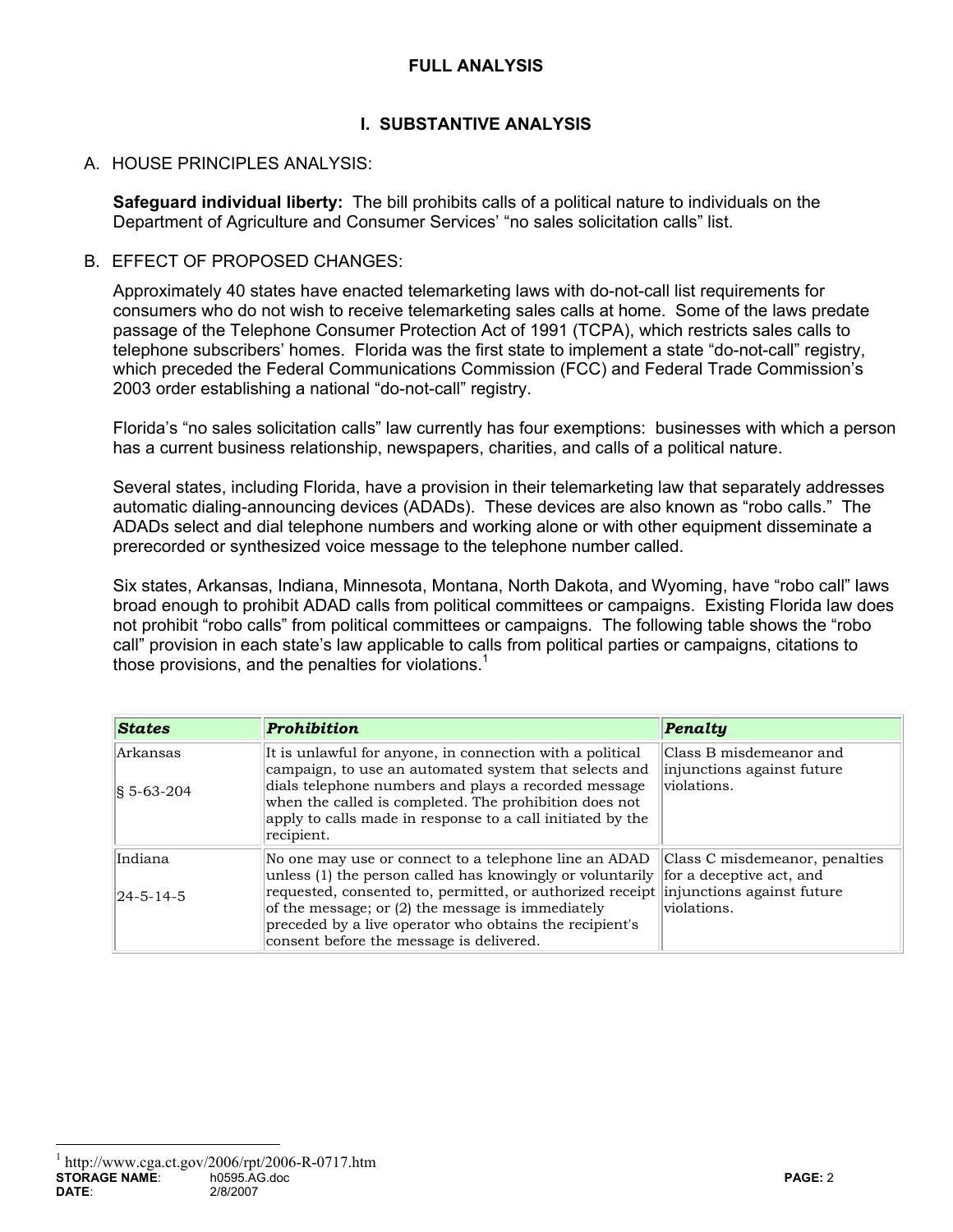| Minnesota<br>325E. 27          | No one can use or connect an ADAD to a telephone line<br>unless the (1) person called has knowingly or voluntarily<br>requested, consented to, permitted, or authorized receipt violations, and damages<br>of the message (defined to mean any call regardless of its<br>content); or (2) message is immediately preceded by a<br>live operator who obtains the consent of the person<br>called before the message is delivered. The prohibition<br>does not apply to messages (1) from a school district to a<br>student, parent, or employee; (2) from callers to people<br>with whom they have a current business or personal<br>relationship; or (3) advising employees of work<br>schedules. | A civil penalty of up to $$25,000$ ,<br>injunctions against future                                                                                                     |
|--------------------------------|---------------------------------------------------------------------------------------------------------------------------------------------------------------------------------------------------------------------------------------------------------------------------------------------------------------------------------------------------------------------------------------------------------------------------------------------------------------------------------------------------------------------------------------------------------------------------------------------------------------------------------------------------------------------------------------------------|------------------------------------------------------------------------------------------------------------------------------------------------------------------------|
| Montana<br>45-8-216            | No one may use an automated telephone system, device, $\ A\ $ fine of up to \$ 2,500<br>or facsimile machine to select and dial telephone<br>numbers and play recorded messages that, among other<br>things, promote a political campaign or any use related<br>to a political campaign. The prohibition does not apply if<br>a live operator obtains the permission of the party called<br>before the message is played.                                                                                                                                                                                                                                                                         |                                                                                                                                                                        |
| North Dakota<br>$51 - 28 - 02$ | No one can use or connect an ADAD to a telephone line<br>unless the (1) person called has knowingly or voluntarily<br>requested, consented to, permitted, or authorized receipt<br>of the message (defined to mean any call regardless of its<br>content); or (2) message is immediately preceded by a<br>live operator who obtains the consent of the person<br>called before the message is delivered.<br>The prohibition does not apply to a message (1) from a<br>public safety agency notifying a person of an emergency;<br>(2) from a school district to a student, parent, or<br>employee; (2) from callers to people with whom they have                                                 | The attorney general may impose<br>civil penalties of up to $$2,000$ for<br>each violation, issue a cease and<br>desist order, and ask for and<br>receive court costs. |
|                                | a current business relationship; or (3) advising an<br>employee of a work schedule.                                                                                                                                                                                                                                                                                                                                                                                                                                                                                                                                                                                                               |                                                                                                                                                                        |
| Wyoming<br>$6 - 6 - 104$       | No one may use an automated telephone system, device,<br>or facsimile machine to select and dial telephone<br>numbers and play recorded messages that, among other<br>things, promotes a political campaign or any use related<br>to a political campaign. The prohibition does not apply if<br>the call is in response to an inquiry that the party called<br>initiated.                                                                                                                                                                                                                                                                                                                         | A misdemeanor punishable by up<br>to six months in prison, a $$750$<br>fine, or both.                                                                                  |

The laws in Indiana<sup>2</sup>, Minnesota<sup>3</sup>, and North Dakota<sup>4</sup> have withstood constitutional challenges alleging free speech, commerce and preemption violations.

It does not appear any laws have been enacted in other states prohibiting political calls from live persons to persons on a "no-calls" list; nor does there appear to have been constitutional challenges to that particular issue, and, therefore, no court rulings.

The bill prohibits persons acting on behalf of a candidate for public office, or other political entity, from making politically oriented telephone calls to telephone numbers on the Department of Agriculture and Consumer Services' "no sales solicitation calls" list. Politically oriented telephone calls made by a live person and those made using an ADAD are prohibited.

The bill defines a "politically oriented telephone call" as an outbound telephone call, the purpose of which is to promote, advertise, campaign for or against, or solicit donations on behalf of any political candidate or political issue, or which uses in the call a political candidate's name.

 $\overline{a}$ 

<sup>&</sup>lt;sup>2</sup> *FreeEats.com, v. Indiana,* 2006 WL 3025810 (SD Ind.)<br><sup>3</sup> *State by Humphrey v. Casino Marking Group,* 491 N.W.2d 882 (Minn. 1992) <sup>4</sup> *State ex rel. Stenehjem v. FreeEats.com.* 712 N.W.2d 828 (2006 ND 84)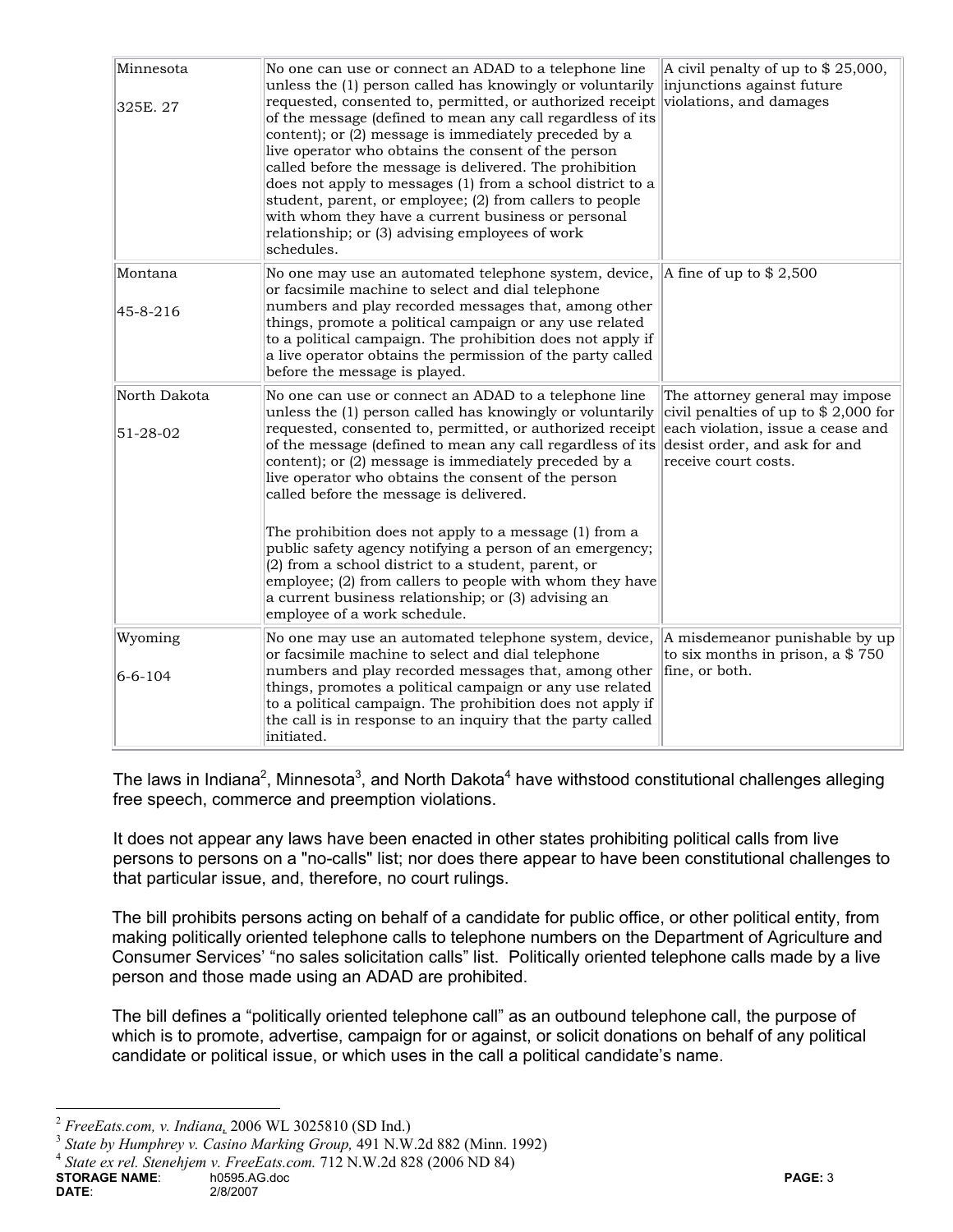### C. SECTION DIRECTORY:

**Section 1:** Amends s. 501.059, F.S.; providing a definition for "politically oriented telephone call"; prohibiting a politically oriented telephone call to telephone numbers appearing on the "no sales solicitation calls" list; and, prohibiting person acting on behalf of a candidate for federal office from making "politically oriented telephone calls" using an automated system.

**Section 2:** Provides an effective date of July 1, 2007.

### **II. FISCAL ANALYSIS & ECONOMIC IMPACT STATEMENT**

- A. FISCAL IMPACT ON STATE GOVERNMENT:
	- 1. Revenues:

Indeterminate. See fiscal comments.

2. Expenditures:

None

- B. FISCAL IMPACT ON LOCAL GOVERNMENTS:
	- 1. Revenues:

None

2. Expenditures:

None

C. DIRECT ECONOMIC IMPACT ON PRIVATE SECTOR:

The impact on the private sector is unknown at this time. See fiscal comments.

D. FISCAL COMMENTS:

The Department of Agriculture and Consumer Services (department) must investigate any complaints concerning violations of these prohibited telephone solicitation calls, and solicitors found in violation could receive a civil penalty not to exceed \$10,000 per violation. Any revenues collected pursuant to these penalties would be deposited into the department's General Inspection Trust Fund. The number of complaints, verified violations and possible resulting penalties, however, are indeterminate at this time.

## **III. COMMENTS**

#### A. CONSTITUTIONAL ISSUES:

1. Applicability of Municipality/County Mandates Provision:

Not applicable. This bill does not appear to affect municipal or county government.

2. Other: